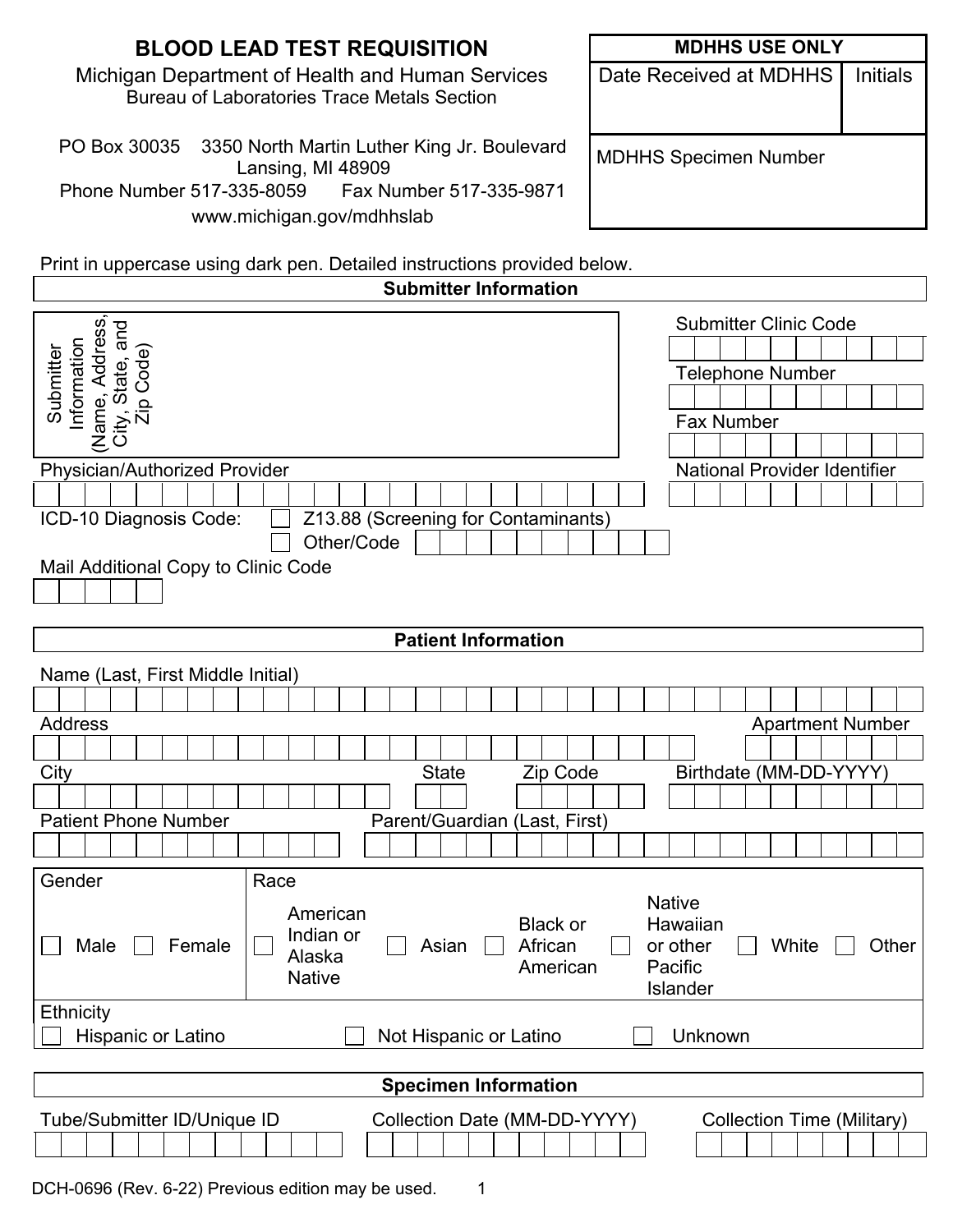| Specimen Type                                                  |                                                          |  |  |
|----------------------------------------------------------------|----------------------------------------------------------|--|--|
| Capillary                                                      | Venous                                                   |  |  |
|                                                                |                                                          |  |  |
| <b>Medicaid or Managed Care Organization (MCO) Information</b> |                                                          |  |  |
| <b>Medicaid Number or MCO Number</b>                           | <b>Bill to Submitter Site</b><br><b>Payment Enclosed</b> |  |  |
|                                                                |                                                          |  |  |
| <b>MCO Provider</b>                                            |                                                          |  |  |
|                                                                |                                                          |  |  |
|                                                                |                                                          |  |  |
| <b>Private Insurance Information</b>                           |                                                          |  |  |
| <b>Insurance Provider</b>                                      |                                                          |  |  |
|                                                                |                                                          |  |  |
| Subscriber Name (Last, First, Middle Initial)                  |                                                          |  |  |
|                                                                |                                                          |  |  |
| <b>Address</b><br><b>Apartment Number</b>                      |                                                          |  |  |
|                                                                |                                                          |  |  |
| City                                                           | Birthdate (MM-DD-YYYY)<br><b>State</b><br>Zip Code       |  |  |
|                                                                |                                                          |  |  |
| <b>Group Number</b>                                            | <b>Policy/Contract Number</b>                            |  |  |
|                                                                |                                                          |  |  |
| <b>Relationship to Subscriber</b>                              |                                                          |  |  |
| Self                                                           | Spouse<br>Dependent                                      |  |  |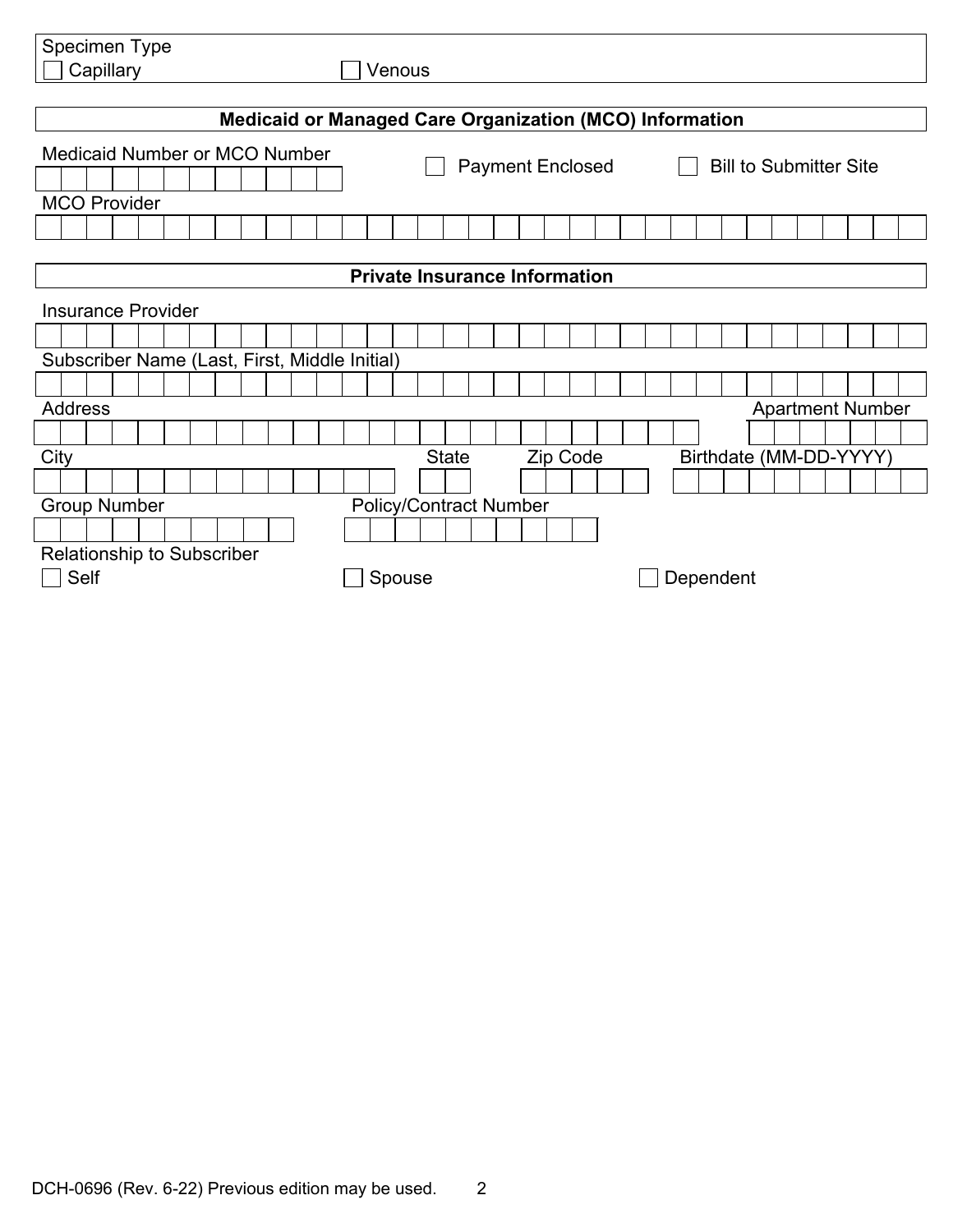# **INSTRUCTIONS FOR COMPLETING THE BLOOD LEAD TEST REQUISITION**

When preparing the request form, it is very important that the form is completely and properly filled out. A label may be used for the submitter information as long as the submitter clinic code is entered, to the right of the label, in the space provided.

# **If a specimen container is received leaking, it may have to be recollected.**

- Do not write in the upper right corner of the form marked MDHHS USE ONLY.
- Legibly print the information on the form or complete the editable form online at www.michigan/gov/mdhhslab and print off the necessary copies.
- Be sure to retain a copy of the request form for your records.

## **Submitter Information**

Submitter Clinic Code – If you do not have a clinic code, contact the MDHHS DASH unit prior to specimen submission, at 517-335-8059.

Submitter Information – Your are the submitter, the service provider who collected the specimen. Document your agency's complete name and address, including the phone and fax numbers.

Physician/Authorized Provider – Record the name of the person who ordered the test to be performed.

National Provider Identifier – Record the unique identification number of the Physician/Authorized Provider who ordered the test to be performed. DO NOT USE ORGANIZATIONAL PROVIDER NPI.

ICD-10 Diagnosis Code – Check the appropriate box. If the "other" box is checked provide the appropriate diagnosis code. If no code is provided, you will be billed.

Mail Additional Copy To – This is optional and not a required field. If you would like to test results to be sent to an additional clinic, also provide that clinic's code.

## **Patient Information**

- Record the last name, first name, complete mailing address, birthdate and phone number of the patient.
- Record the name (last, first) of the parent/guardian.
- Check the appropriate box associated with the gender, race, and ethnicity of the patient.

## **Specimen Information**

#### **The specimen container MUST have TWO unique identifiers matching the requisition form; the lab reserves the right to NOT report testing results until the proper information is obtained. Note that date of the collection is not considered a unique identifier.**

Tube/Submitter/Unique ID – is a unique identifier you provide. Record this unique identifier on the specimen label along with the patient first and last name.

Collection Date and Time – is the date (MM-DD-YYYY) and time of specimen collection in military time  $(00:00 - 24:00)$ .

Specimen Type – Check the appropriate box.